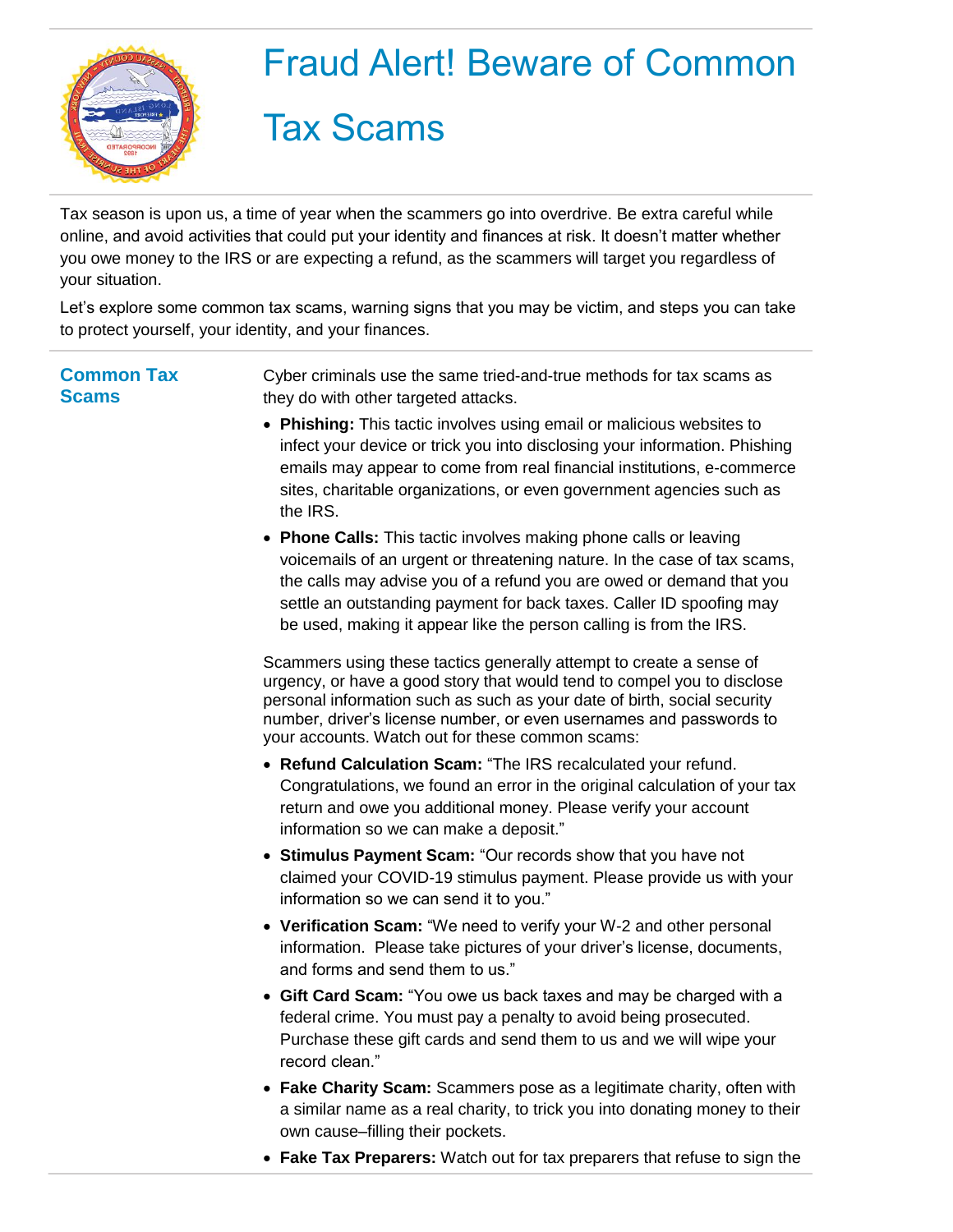|                                          | returns they prepare. If they gain access to your information, they may<br>file fraudulent tax returns redirecting your refund or attempt to access<br>your bank accounts.                                                                                                                                                                                                                                                                                                                                                                                                                                                                |
|------------------------------------------|-------------------------------------------------------------------------------------------------------------------------------------------------------------------------------------------------------------------------------------------------------------------------------------------------------------------------------------------------------------------------------------------------------------------------------------------------------------------------------------------------------------------------------------------------------------------------------------------------------------------------------------------|
| <b>Warning Signs</b>                     | Hopefully you have avoided the common tax scams, but the cyber<br>criminals may have other methods of obtaining your information, such as<br>data breaches of companies you do business with. Watch out for these<br>warning signs that you may already be a victim.                                                                                                                                                                                                                                                                                                                                                                      |
|                                          | • You attempt to file a tax return, either online or by mail, but are informed<br>by the IRS or your state that they have already received one.                                                                                                                                                                                                                                                                                                                                                                                                                                                                                           |
|                                          | • You are informed by the IRS that an account has been registered in<br>your name at IRS.gov even though you have never created one.                                                                                                                                                                                                                                                                                                                                                                                                                                                                                                      |
|                                          | • You receive a transcript from the IRS that you did not request.                                                                                                                                                                                                                                                                                                                                                                                                                                                                                                                                                                         |
| <b>How to Protect</b><br><b>Yourself</b> | • Identity Theft Resources                                                                                                                                                                                                                                                                                                                                                                                                                                                                                                                                                                                                                |
|                                          | • If you believe you have become a victim of Identity Theft, visit<br>IdentityTheft.gov to report it and create a recovery plan.<br>• For specific information and resources for tax-related identity theft,<br>visit the Identity Theft Central web page on the IRS web site.                                                                                                                                                                                                                                                                                                                                                            |
|                                          | • E-mail and Internet Security Best Practices                                                                                                                                                                                                                                                                                                                                                                                                                                                                                                                                                                                             |
|                                          | • Never use public Wi-Fi to file your taxes or conduct other business<br>such as online banking. Only connect to networks that you trust.<br>• Remember that IRS.gov is the only genuine website for the Internal<br>Revenue Service. All Internet and email communications between<br>you and the IRS would be through this site.<br>• Never send sensitive information via email. If you receive an email<br>from an unknown source or one that seems suspicious, do not reply.<br>• Report tax-related phishing emails to Phishing@IRS.gov. Visit Tax<br>Scams - How to Report Them on the IRS web site for additional<br>information. |
|                                          | <b>IRS Representatives - Know How They Operate</b>                                                                                                                                                                                                                                                                                                                                                                                                                                                                                                                                                                                        |
|                                          | • The first point of contact by the IRS is typically via postal mail. The<br>IRS will not contact you via email, text messaging, or your social<br>network, nor does it advertise on websites.<br>• IRS representatives always carry two forms of official credentials, and<br>you can confirm their identity by calling a dedicated IRS telephone<br>number for verification.<br>• The IRS does not accept payments by gift cards.<br>• Review How to know it's really the IRS calling or knocking on your<br>door on the IRS web site for additional information.                                                                       |
|                                          | • Donating to Charities                                                                                                                                                                                                                                                                                                                                                                                                                                                                                                                                                                                                                   |
|                                          | • Only donate to charitable organizations that you trust. Beware of<br>charities that require you to give or send cash.<br>• Verify charitable organizations using the Tax-Exempt Organization<br>Search web page on the IRS web site.                                                                                                                                                                                                                                                                                                                                                                                                    |
|                                          | • Using Tax Preparers                                                                                                                                                                                                                                                                                                                                                                                                                                                                                                                                                                                                                     |
|                                          | • Beware of tax preparers that only accept cash payments or offer to<br>claim fake deductions to inflate your tax refund.<br>• Only use a preparer that can provide you with their Tax Preparer                                                                                                                                                                                                                                                                                                                                                                                                                                           |